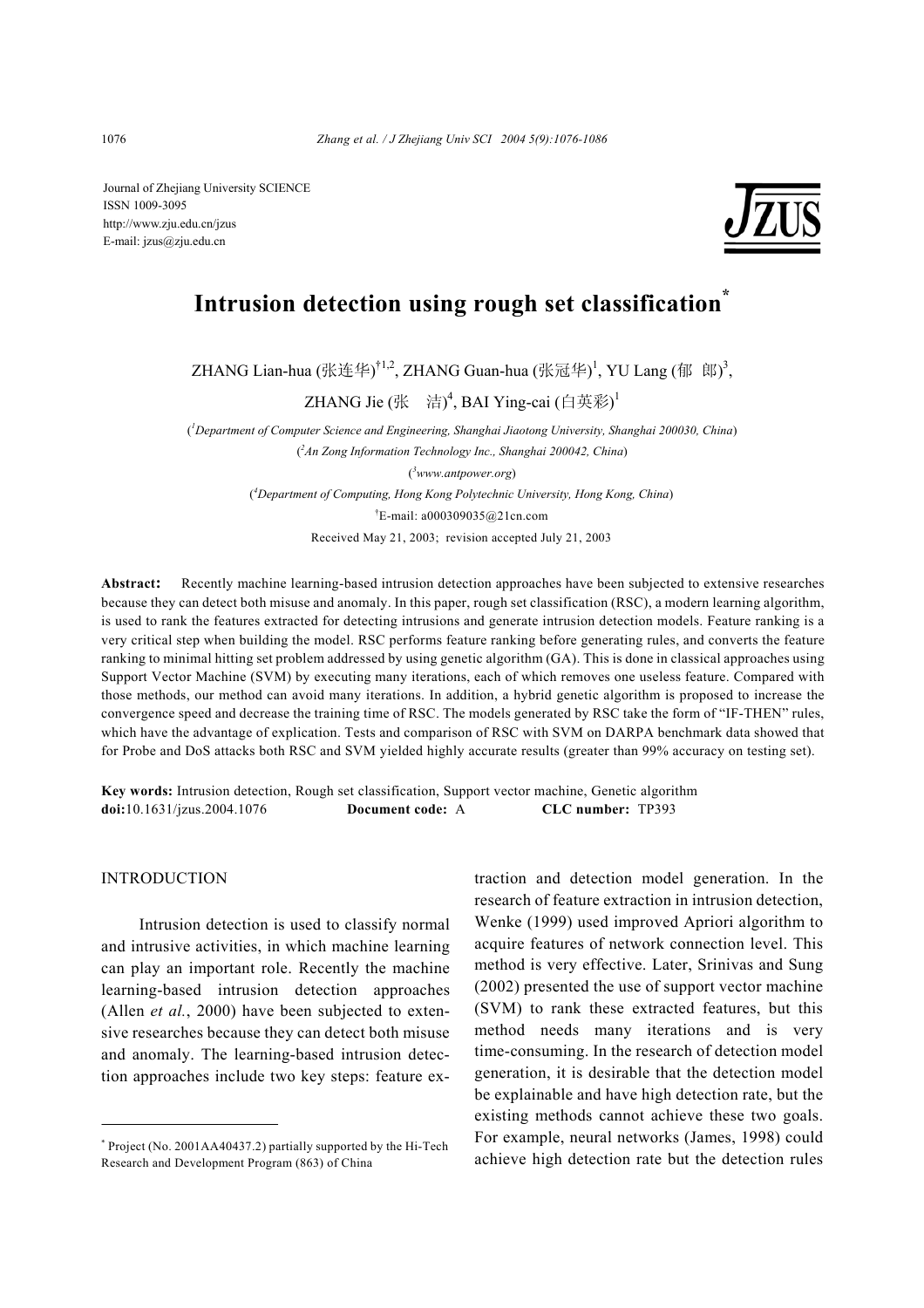generated are not explainable; decision trees (Wenke, 1999) could yield explainable rules but the detection rate is low.

In this paper we present the use of rough set classification (RSC) (Pawlak, 1982) for intrusion detection system (IDS) feature ranking and intrusion detection rules generation. Intrusion detection using RSC can yield both explainable detection rules and high detection rate for some attacks, and feature ranking using RSC for IDS is simple and fast.

RSC is one of the important contents of rough set theory (Wang and Tao, 2003). The main contribution of rough set to learning theory is the concept of reducts. A reduct is a minimal subset of attributes with the same capability of objects classification as the whole set of attributes. In this paper, we propose a fast hybrid genetic algorithm for the reduct computation of rough set. In fact, the reduct computation of rough set corresponds to feature ranking for IDS in RSC. Compared with the classic SVM based feature ranking approach (Srinivas and Sung, 2002), this feature ranking method is simpler and faster.

RSC creates the intrusion (decision) rules using the reducts as templates. After reduct generation, the detection rules are automatically computed subsequently. The rules generated have the intuitive "IF-THEN" format, which is explainable and very valuable for improving detector design. Experiments were designed to test the rules detection performance. The experiment data we used originated from MIT's Lincoln Labs. It was developed for KDD (1999) competition by DARPA and is considered a standard benchmark for intrusion detection evaluations. Since SVM performed well among the classical intrusion detection algorithms (Srinivas and Sung, 2002), we also use SVM to detect intrusions on the same dataset for comparison. The test results indicated that RSC algorithm has compatible level detection performance with SVM algorithm for detection of Probe and DoS attacks (all above 99%) on DARPA dataset. But RSC has obvious advantage in rules explanations. Further comparisons between RSC based IDS and SVM based IDS are provided in detail in the paper.

The paper is organized as follows. In the

second section, the system model for general machine learning-based intrusion detection approach is introduced. In the third section, rough set is preliminarily interpreted and rough set classification algorithm used in this paper and the hybrid genetic algorithms proposed are explained in detail. Experiment design for comparison of RSC based IDS and SVM based IDS is given in the fourth section to indicate the advantages of RSC algorithm. Finally we conclude the paper in the last section.

#### SYSTEM MODEL

Based on the research work of Wenke (1999), designing an intrusion detection system based on learning algorithm can be described in the following steps:

(1). Capture network data by using tools such as Tcpdump, Dsniff, etc.; (2). Process these data into suitable input format; (3). Normalize the network flow and extract features of attack behavior or normal usage pattern from raw data; (4). Design and use learning algorithm to get detection rules; (5). Integrate the detection rules into the real time IDS for detecting intrusion.

In these five steps, as the above section said, feature extraction and detection rules generation are two key steps. For feature extraction, it depends on data source and the category of attack to be detected. In order to focus on our learning algorithm study, we choose the 1999 KDD intrusion detection contest dataset to design our system. The 1999 KDD intrusion detection contest used 1998 DARPA intrusion detection dataset to construct the connection records and extract the object features (Wenke, 1999). 1998 DARPA intrusion detection dataset was acquired from nine weeks of raw TCP dump data for a local-area network (LAN) simulating a typical U.S. Air Force LAN and peppered with four main categories of attacks: DoS, Probe, U2R, R2L. A connection record is a sequence of TCP packets starting and ending at some well defined times, between which data flows to and from a source IP address to a target IP address under some well defined protocol. Each connection is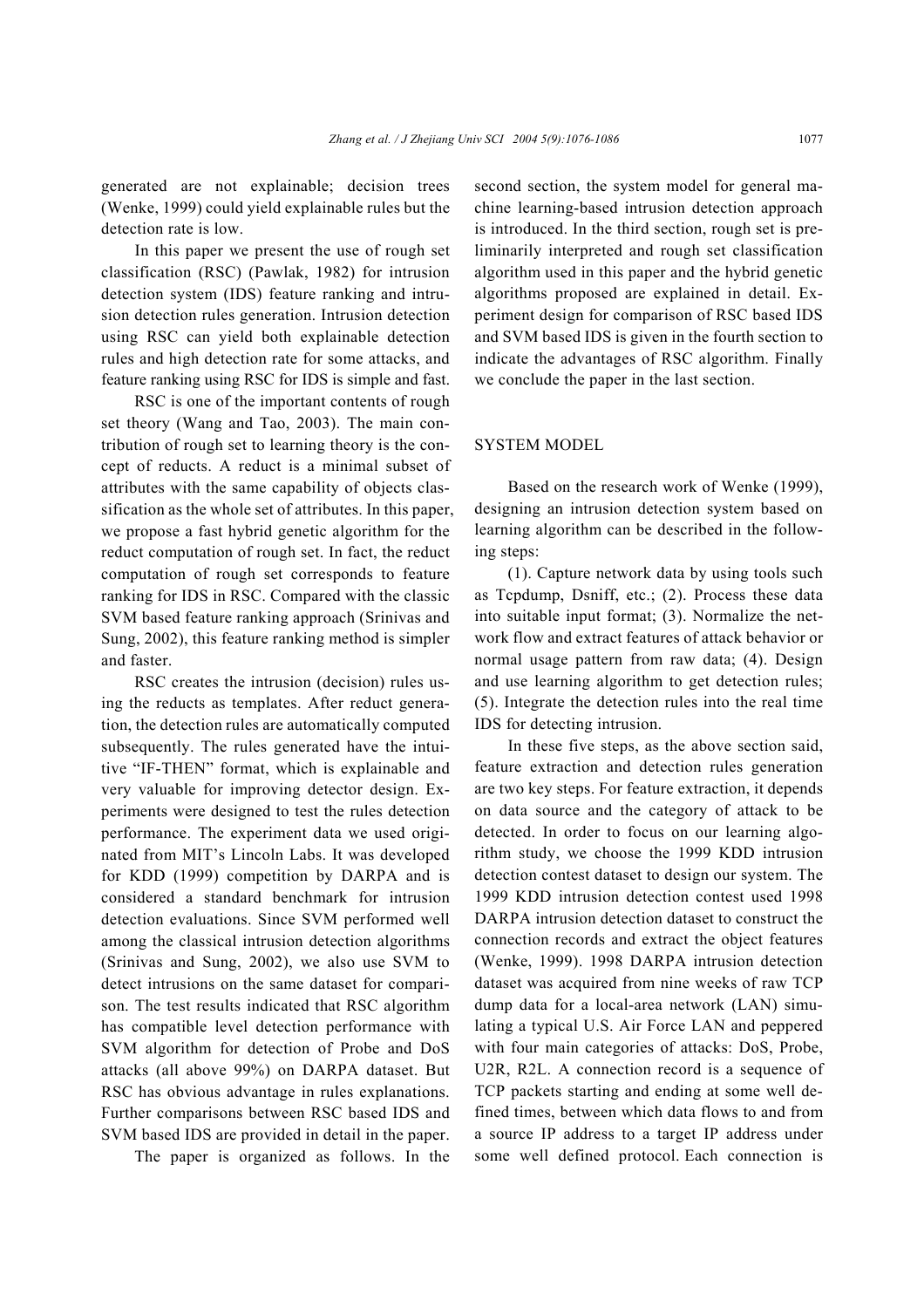labeled as either normal, or as an attack, with exactly one specific attack type. For each TCP/IP connection, 41 various quantitative and qualitative features were extracted. The following three main feature sets can be used to classify each connection.

1) Intrinsic features, i.e., general information related to the connection. They include the duration, type, protocol, flag, etc. of the connection;

2) Traffic feature, i.e., statistics related to past connections similar to the current one, e.g., number of connections with the same destination host or connections related to the same service in a given time window or within a predefined number of past connections;

3) Content features, i.e., features containing information about the data content of packets ("payload") that could be relevant to discover an intrusion, e.g., errors reported by the operating system, root access attempts, etc.

For detection rules auto-generation, we present the use of rough set classification for this task. It includes three phases:

1) Preprocessing: The raw data is first partitioned into three groups: DoS attack detection dataset, Probe attack detection dataset, U2R&R2L attack detection dataset. For each dataset, a decision system is constructed. Each decision system is subsequently split into two parts: the training dataset and the testing dataset.

2) Training: rough set classifier is trained on each training dataset of three different types of attacks (DoS, Probe, U2R&R2L). Each training dataset uses the corresponding input features and fall into two classes: normal  $(+1)$  and attack  $(-1)$ .

3) Testing: measure the performance on testing data.

We will describe our rough set classification algorithm in detail in the following section.

## ROUGH SET CLASSIFICATION ALGORITHM

#### **Part A: Rough set theory preliminary**

Rough sets theory was developed by Zdzislaw Pawlak in the early 1980's (Pawlak, 1982). It is a mathematical tool for approximate reasoning for decision support and is particularly well suited for classification of objects. Rough sets can also be used for feature selection, feature extraction etc. (Wang, 2001).

**Definition 1** An information system is defined as a four-tuple as follows,  $S = *U*, *Q*, *V*, *f*>, where$  $U = \{x_1, x_2, \ldots, x_n\}$  is a finite set of objects (*n* is the number of objects); *Q* is a finite set of attributes,  $Q = \{q_1, q_2, ..., q_n\};$  *V*= $\bigcup_{q \in Q} V_q$  and  $V_q$  is a domain of attribute  $q$ ;  $f: U \times V \rightarrow V$  is a total function such that *f*(*x*, *q*)∈*V<sub>q</sub>* for each *q*∈*Q*, *x*∈*U*. If the attributes in *S* can be divided into condition attribute set *C* and decision attribute set *D*, i.e*. Q=C*∪*D* and *C*∩*D=*Φ, the information system *S* is called a decision system or decision table.

**Definition 2** Let *IND*(*P*), *IND*(*Q*) be indiscernible relations determined by attribute sets *P*, *Q*, the *P* positive region of *Q*, denoted  $POS_{NDP}(IND(Q))$  is defined as follows:

$$
POS_{IND(P)}(IND(Q))=\bigcup_{X\in U/IND(Q)}IND(P)_{-}(X).
$$

**Definition 3** Let *P*, *Q*, *R* be an attribute set, we say *R* is a reduct of *P* relative to *Q* if and only if the following conditions are satisfied:

$$
(1) POS_{IND(R)}(IND(Q)) = POS_{IND(P)}(IND(Q))
$$
;

(2) ∀*r*∈*R* follows that

$$
POS_{IND(R-\{r\})}(IND(Q)) \neq POS_{IND(R)}(IND(Q))
$$

**Definition 4** Let  $L=(U, A\cup\{d\}, V, f)$  be a decision system, whose discernibility matrix  $M(U)$  =  $[M_{\mu}^{d}(i, j)]_{n\times n}$  is defined as:

$$
M_A^d(i, j) =
$$
  
\n
$$
\begin{cases}\n\{a_k \mid a_k \in A \land a_k(x_i) \neq a_k(x_j)\}, \ d(x_i) \neq d(x_j); \\
\Phi, \qquad d(x_i) = d(x_j).\n\end{cases}
$$

where  $a_k(x_j)$  is the value of objects  $x_j$  on attribute  $a_k$ ,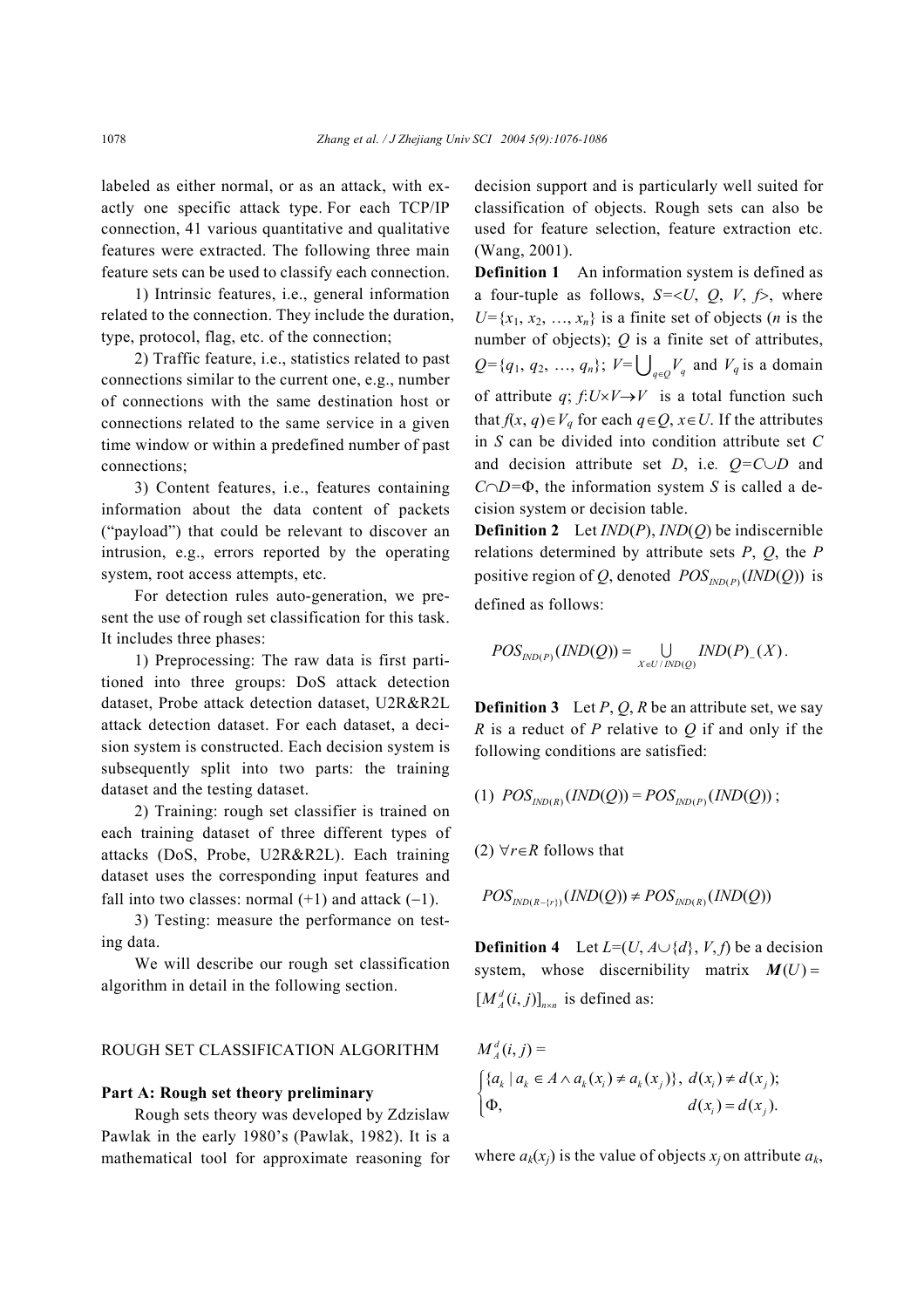$d(x)$  is the value of object *x* on decision attribute *d*.

Write  $M(U) = [ M_A^d(i, j) ]_{n \times n}$  as a list  $\{p_1, ..., p_t\}.$ Each  $p_i$  is called a discernibility entry, and is usually written as  $p_i = a_{i1}, \ldots, a_{im}$ , where each  $a_{ik}$  corresponds to a condition attribute of the information system, *k*=*q*,…,*m*; *i*=1,…,*t*.

Furthermore, the discernibility matrix can be represented by the discernibility function *f*, conjunction normal form (CNF), i.e.,  $f=p_1 \wedge ... \wedge p_t$ , where each *pi*=*ai*1∨…∨*aim* is called a clause, and each *aik* is called an atom. Note that the discernibility function contains only atoms, but not negations of atoms.

Although the discernibility matrix and discernibility function have different styles of expression, they are actually the same in nature.

**Definition 5** Let *h* denote any Boolean CNF function of *m* Boolean variables  $\{a_1^*,..., a_m^*\}$ , composed of *n* Boolean sums  $\{s_1, \ldots, s_n\}$ . Furthermore, let  $w_{ii}^* \in \{0,1\}$  denote an indicator variable that

states whether  $a_i^*$  occurs in  $s_j$ .  $s_j = \sum_{i=1}^j w_{ij}^* \times a_i^*$  $S_i = \sum_{i=1}^{m} w_{ii}^* \times a_i^*$  $j \cdot S_j - \sum_{i=1}^{N_{ij}} w_{ij} \wedge u_i$  $s_i$ .  $s_j = \sum w_{ii}^* \times a$  $=\sum_{i=1}^{\infty}w_{ij}^*\times$ 

1 *n*  $h = \prod s_j$ . We can interpret *h* as a bag or multiset *j* =

 $M(h) = \{ S_i \mid S_i = \{ a_i \in A \mid a_i^* \text{ occurs in } s_i \} \}.$  Because the discernibility function *f* is also a CNF Boolean function, so it has a multiset. Let  $M(f)$  denote the multiset of discernibility function *f*,  $M(f) = \{ \{a_{11}, \ldots, a_{n} \}$ *a*1*m*},…,{*ai*1,…,*aim*},…,{*at*1,…,*atm*}}.

**Definition 6** A hitting set of a given bag or multiset *M* of elements from  $2^A$  is a set *B*⊆*A* such that the intersection between *B* and every set in *M* is non-empty. The set  $B \in HS(S)$  is a minimal hitting set of *M* if *B* ceases to be a hitting set if any of its elements are removed. Let *HS*(*M*) and *MHS*(*M*) denote the sets of hitting sets and minimal hitting sets, respectively,

 $HS(M) = {B \subseteq A | B \cap S_i \neq \Phi \text{ for all } S_i \text{ in } M}.$ 

**Proposition 1** For decision system  $L=(U, A\cup\{d\})$ , *V*, *f*), *g* is its discernibility matrix, and *B*⊆*A*, *B*∈*RED*(*U*, *d*) is equivalent to *B*∈*MHS*(*M*(*g*)) (Aleksander, 1999). So the rough set reduct computation can be viewed as a minimal hitting set problem.

**Definition 7** A approximate hitting set is a set that hits "enough" elements of the bag or multiset *M*. The approximate hitting set provides an approximate solution to the hitting set problem. The set of ε-approximate hitting sets of the multiset *M* is denoted  $AHS(M, \varepsilon)$ :

$$
AHS(M,\varepsilon) = \{ B \subseteq A \mid \frac{|S_i \text{ in } M \mid S_i \cap B \neq \Phi|}{|M|} \ge \varepsilon \},
$$

where the parameter  $\varepsilon$  controls the degree of approximation. The set is a minimal  $\varepsilon$ -approximate hitting set if it ceases to be so if any of its elements are removed. The set of all minimal  $\varepsilon$ -approximate hitting set is denoted *MAHS*(*M*, ε)*.* 

Computing all elements of *MAHS*(*M*, ε) is computationally intractable, and heuristics are needed (Wroblewski, 1995). In this paper, a heuristic rule based on the significance of attribute is applied to search for solutions.

**Definition 8** The significance of attribute is defined as:  $SGF(a, R, D)=p(a), p(a)$  is the number of appearing times of attribute *a* in the remain part of the discernibility matrix which removes all the elements that have non-empty intersection with *R*.

## **Part B: Rough set classification algorithm**

Our general scheme of rough set classification algorithm is presented in Fig.1.

(1) The raw input data set is transformed into a decision system which is subsequently split into two parts: the training dataset and the testing dataset. A classifier will be induced from the training dataset and applied to the testing dataset to obtain a performance estimate.

For the training dataset, we do the following steps (2), (3);

(2) If the decision system has real values attributes, the discretization strategies should be built to obtain a higher quality of classification rules. There are many discretizaion methods such as boo reasoning algorithm, semi-naïve algorithm etc. How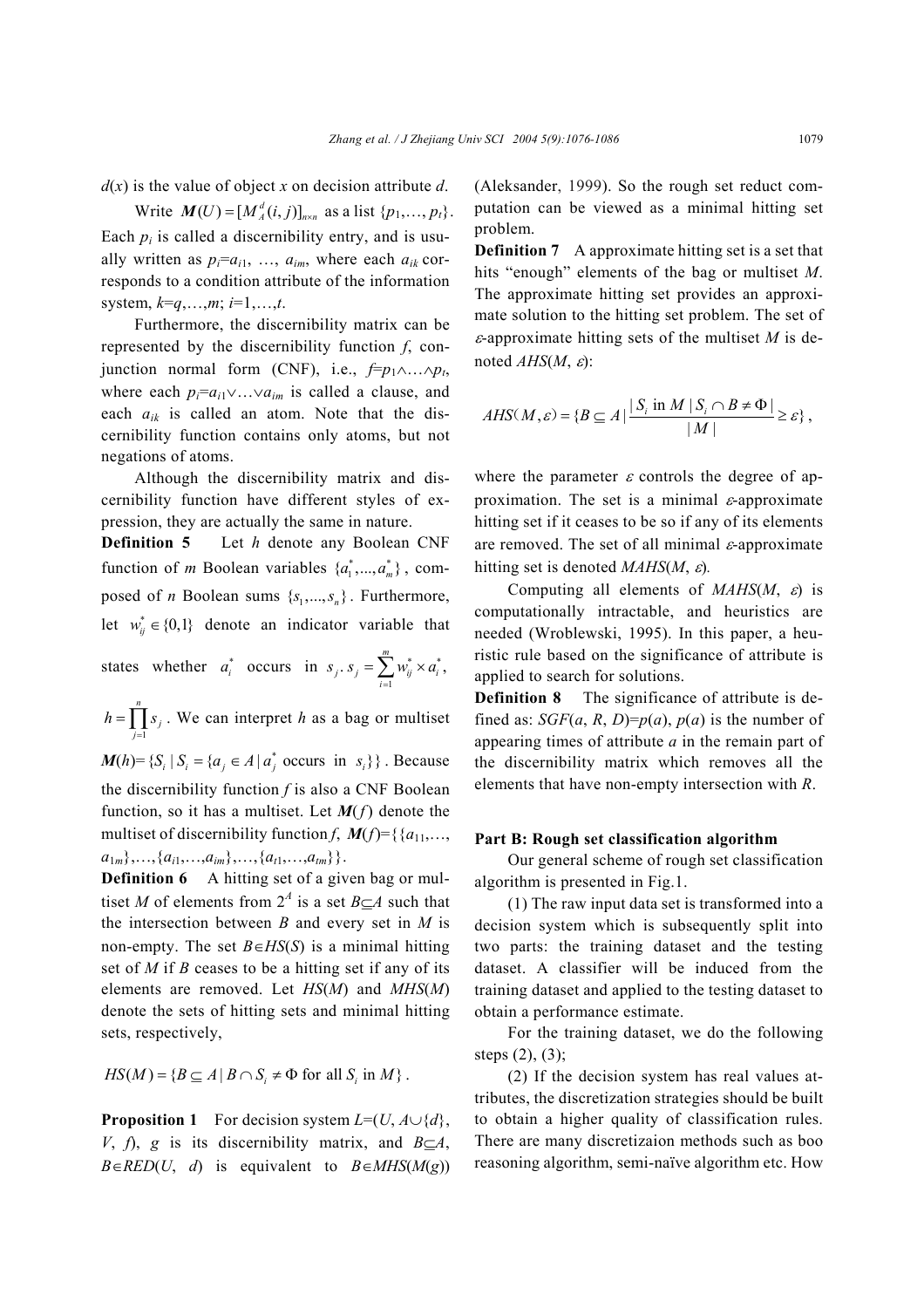

**Fig.1 General scheme of rough set classification algorithm** 

to choose the suitable discretizaion methods is still a difficult question and some tests are needed. In our following experiment, Equal Interval Width discretizaion method is used. The Equal Interval Width discretization method divides the range of observed values for an attribute into *k* equal sized intervals, where *k>*0 is a user-supplied parameter. If an attribute *a* is observed to have values bounded by  $a_{\min}$  and  $a_{\max}$  then this method computes the interval width  $width(k)=(a_{max}-a_{min})/k$  and constructs thresholds at  $a_{\min}+i^*width(k)$  where  $i=1, ...,$ *k*−1. The method is applied to each continuous attribute independently. Since this unsupervised

method does not utilize decision values in setting partition boundaries, it is likely that classification information will be lost by binning as a result of combining values that are strongly associated with different classes into the same interval. But in our case this could make effective classification.

(3) The intrusion (decision) rules are created using the reducts computed by the attribute reduction algorithm as templates. There are many attribute reduction algorithms such as dynamic reduct (Bazan *et al.*, 1994) and RA-Order algorithm (Wang and Tao, 2003), etc. But, until now, the most effective algorithm for large decision system re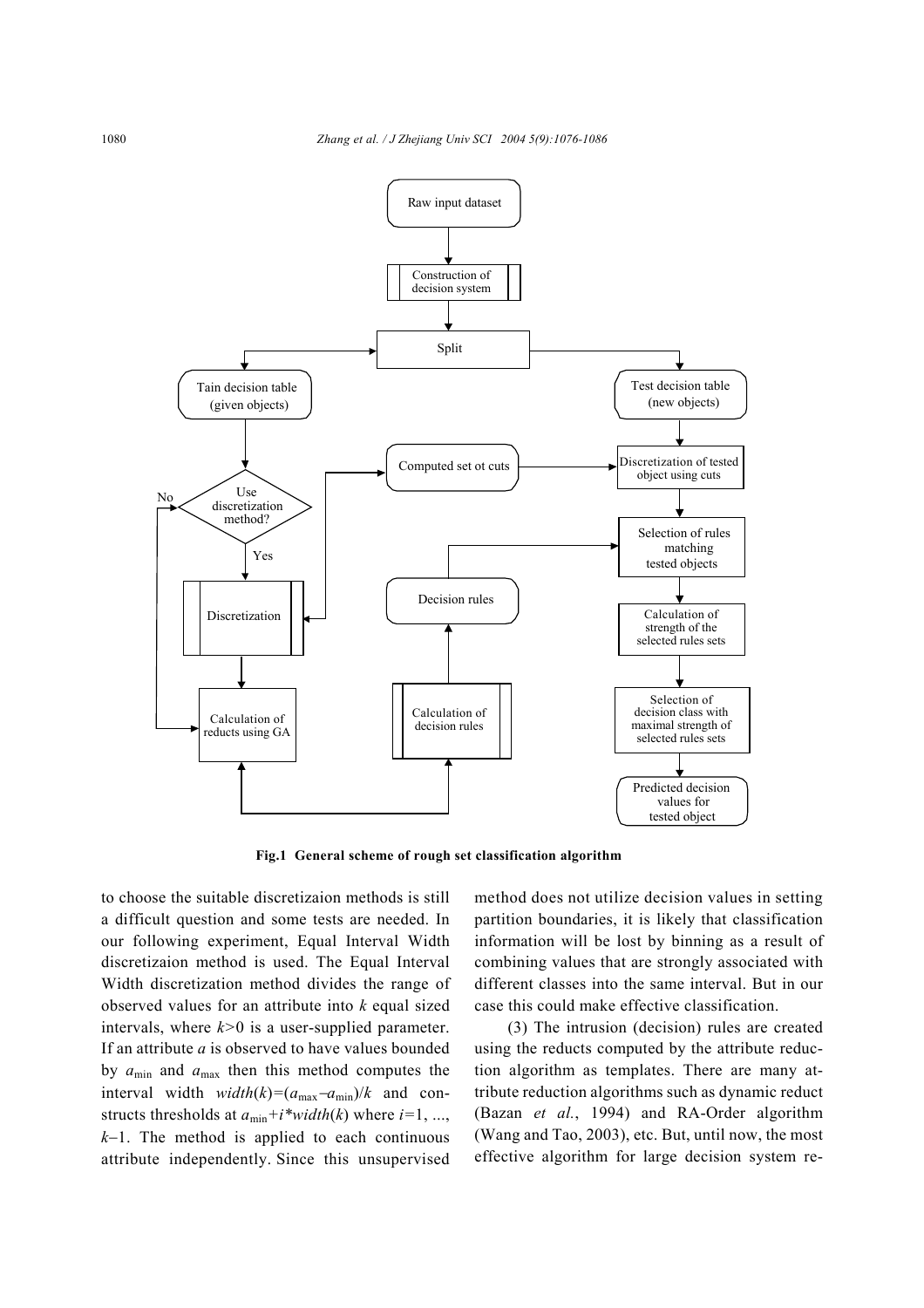duction computation in practice is genetic algorithm (Wroblewski, 1995), which is used by most of the rough set tools such as Rough Enough (Anders, 1997) and Rosetta (Aleksander, 1999). In this paper, we proposed a hybrid genetic algorithm based on the attribute significance heuristic rule to find minimal reducts. This hybrid genetic algorithm decreases the training time and makes the generated classifier more effective and it is adjusted to fit the intrusion detection environment. This hybrid genetic algorithm is the key sub-algorithm in our RSC Algorithm. In order to make it clear, we first introduce the general Genetic Algorithms (GAs) and their extension in Part C, then we describe the key sub-algorithm in detail in Part D.

For the testing dataset, the following step is done.

(4) The same cuts computed from training dataset discretizaion method are first used to discretize the new object dataset. Then the rules generated are used to match testing objects to compute the strength of the selected rule sets for any decision class. The new object will be assigned to the decision class with maximal strength of the selected rule set.

## **Part C: General genetic algorithms and their extension**

GAs were formally introduced in the United States in the 1970s by John Holland at the University of Michigan (Goldberg, 1989). They have a solid basis in genetics and evolutionary biological systems. GAs comprise a kind of effective searching and optimizing technique and have been applied to various fields. In particular, GAs work very well on combinatorial problems such as reduct finding in rough set theory (Wroblewski, 1995).

A GA starts by generating a large set of possible solutions to a given problem (a solution to a problem corresponds to a genome or chromosome in genetics; a large set of possible solutions to a given problem corresponds to a population). It then evaluates each of those solutions, and decides on a "fitness level"("survival of the fittest" in the Darwinian principle of natural selection; the "fitness level" is represented by fitness function in GA) for each solution set. These solutions then breed new solutions ("breed" action is simulated by genetic operator, such as mutation, crossover and inversion, etc., in GA). The parent solutions that have better "fitness level" are more likely to reproduce (selection and reproduction strategy in GA), while those that have less "fitness level" are more unlikely to do so. In essence, solutions are evolved over time or generation (GA will iterate many times in control for optimization). This way GAs evolve the search space scope to a point where the solution can be found. Genetic algorithms can be incredibly efficient if programmed correctly.

The general algorithm for genetic algorithms includes the following steps:

Step 1. Generate an Initial Population

An initial population is created from a random selection of solutions.

Step 2. Evaluate Fitness

A value for fitness is assigned to each solution (chromosome) depending on how close it actually is to solving the problem (thus arriving to the answer of the desired problem). These "solutions" are not "answers" to the problem but are possible characteristics that the system would employ in order to reach the answer.

Step 3. Reproduce, Selection, Mutate and Crossover

Those chromosomes with a higher fitness value are more likely to reproduce offspring (which can mutate/inverse after reproduction). The offspring is a product of the father and mother, whose composition consists of a combination of genes from them (known as "crossing over").

Step 4. Control Next Generation

If the new generation contains a solution that produces an output that is close enough or equal to the desired answer then the problem has been solved. If this is not the case, then the new generation will go through the same process as their parents did. This will continue until a solution is reached. Then the algorithm is over.

We can extend the above general genetic algorithms to find rough set reducts quickly. The problems such as reduct finding are NP-hard, and there is no fast and reliable way to solve them in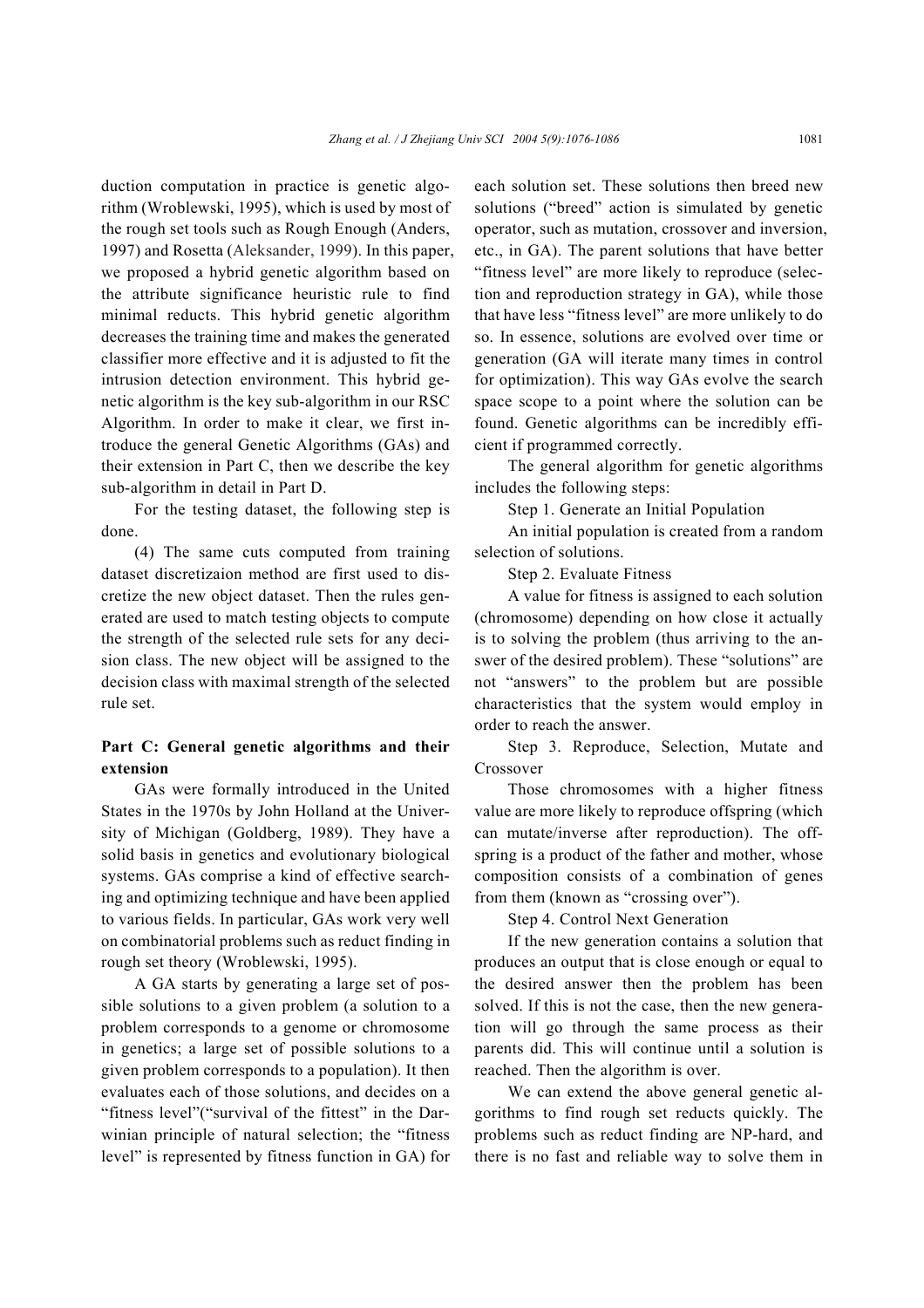deterministic way. Genetic algorithms are flexible and universal and can be used to solve these kinds of combinational problem. On the other hand, approximate but fast heuristics such as *SGF* approach for reduct finding (Wang and Tao, 2003) are designed and tuned up especially for those tasks, and are often more efficient than general genetic algorithm. Unfortunately, they are often suboptimal and cannot avoid local optima. Moreover, the deterministic algorithm such as reduct computation based on *SGF* often spend more time on computations and be no hope for improvement. The hybrid genetic algorithms (Wroblewski, 1995) which use nondeterministic, problem-oriented heuristics controlled by GAs can exploit the advantages of both genetic and heuristic algorithms. Different from the hybrid genetic algorithm by Wroblewski (1995), the heuristic method based on the significance of attribute *SGF*(*a*, *R*, *D*) is introduced in our rough set classification algorithm by a new Bit-adapt operator. This Bit-adapt operator is our main extension of Step 3 in the above general genetic algorithm (see the following part and Fig.2 for details).

P←initializePopulation(); evaluate(P);

while(not terminate(P)) do

Parents[1..3]←selectParents(P);

Offspring[1]←CrossoverParents(Parents[1]);

Offspring[2]←Mutation(Parents[2]);

Offspring[3]←Inversion(Parents[3]);

P←recombine (P, Offpring[1..3], Parents[1..3]);

 Bit-Adapt(P); //this operator implements an adaptation strategy which will be discussed in the following; after this operation, the attribute subset (represented by each chromosome) has the approximate classification ability of the whole condition attribute set;

evaluate(P);

done

**Fig.2 Pseudo-code for the hybrid genetic algorithm based SGF** 

# **Part D: Finding minimal reduct using hybrid genetic algorithm based on SGF**

(1) Frame of hybrid Genetic Algorithm

As the above "Part A" said, finding the rough set minimal reduct is viewed as minimal hitting set problem. For the discretized decision system *L*=(*U*, *A*∪{*d*}, *V*, *f*), a multiset is constructed according to the above Definition 5, Part A. Subsequently, the hitting set of this multiset is computed using hybrid genetic algorithm.

As the above "Part C" said, when suitable local search techniques which make use of some heuristic information are introduced into simple genetic algorithms, the heuristic algorithms will maintain the capability of optimizing globally and can converge faster. Different from the hybrid genetic algorithm by Wroblewski (1995), the heuristic method based on the significance of attribute *SGF*(*a*, *R*, *D*) defined in the Definition 8, Part A is introduced into the genetic algorithm for minimal approximate hitting set, i.e., approximate minimal relative reduct. The algorithm skeleton is shown in the following Fig.2.

In our algorithm, a new operator named Bit-adapt is constructed. This new operator operates on the whole population and can guarantee each chromosome converges into one of the hitting sets.

(2) Representation (Generation of the Initial Population)

For the minimal hitting set problem, a straightforward choice of population is a set *P* of elements from  $2^A$ , encoded as bit-vectors, where each bit indicates the presence of a particular element in the set. For example, assume that we have 10 condition attributes  $\{a_1, a_2, ..., a_{10}\}$  and we have a reduct candidate as  $\{a_1, a_4, a_6, a_9\}$ . Then the reduct candidate should be represented as: 1001010010.

(3) Function of fitness

According to the definition of relative reducts, we know that the fitness function depends on the assumption: the number of attributes (which we wish to keep as low as possible) and the decision ability (which we wish to keep as high as possible). Our fitness function for decision system *L*=(*U*, *A*∪{*d*}, *V*, *f* ) is defined as follows: Let *n* denote the number of condition attributes, *M* the multiset of discernibility function of *L* and *B*⊆*A*,

$$
f(B) = \frac{n-|B|}{n} + \min\{\varepsilon, \frac{|\{S \text{ in } M \mid S \cap B \neq \Phi\}|}{|M|}\}.
$$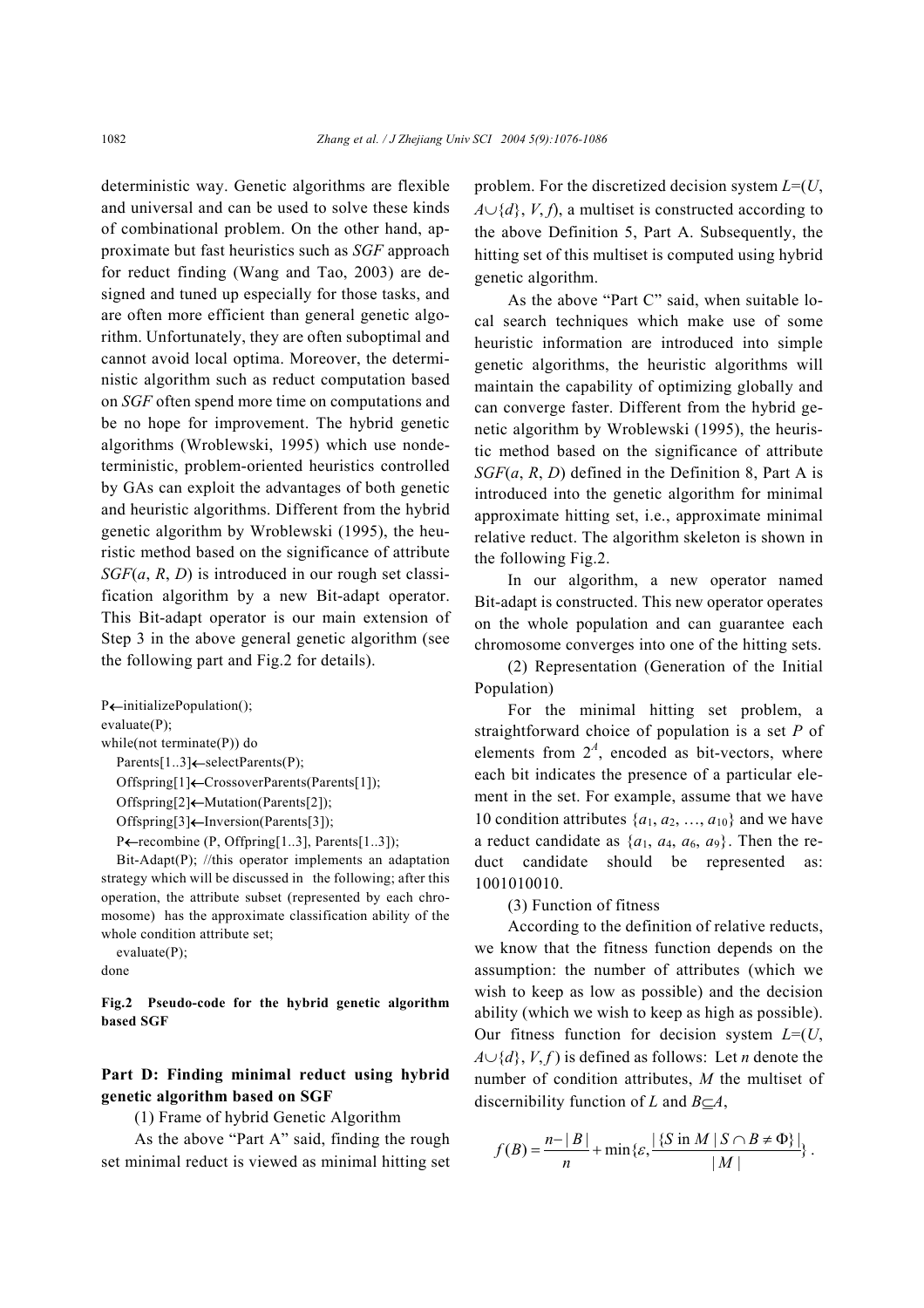The first term rewards the shorter elements and the second tries to ensure that we reward sets that are hitting sets to guarantee the decision ability. The parameter  $\varepsilon$  controls the degree of approximation decision ability.

(4) Selection and recombination method

The selection and recombination operator are implemented with two steps:

Step 1: Calculate the fitness for each chromosome in the current generation *t*. Then according to the fitness for each chromosome, we use stochastic sampling method to select;

Step 2: Let *minsingle*(*Offspring*) be the worst individual in the new population, *minfit*(*Offspring*) be the corresponding fitness; Let *maxsingle*(*Parent*) be the best individual in the old population, *maxfit*(*Parent*) be the corresponding fitness. If *minfit*(*Offspring*)<*maxfit*(*Parent*), we replace *minsingel*(*Offspring*) with *maxsingle*(*Parent*).

(5) Crossover, Mutation and Inversion

We use classical, one-point crossover. Crossing-over process affects chromosome selected for reproduction with probability of  $P_c$ . In the mutation process, we first select a chromosome to be mutated with probability  $P_m$  and then choose a single gene of the chromosome randomly. Mutation of a single gene means replacement of "1" by "0" or "0" by "1". Suppose that chromosome

 $S_1 = \{s_{11}, s_{12}, \ldots, s_{1r}, s_{1,r+l}, s_{1,r+l+1}, \ldots, s_{1n}\}$ , where *r*, *l* are random numbers.  $S_2$  is the inversion of  $S_1$ :

 $S_2 = \{s_{11}, s_{12}, \ldots, s_{1r}, s_{1,r+l}, s_{1,r+l+1}, \ldots, s_{1n}\};$ 

(6) Bit-Adaptation Strategy

We use this strategy as heuristic rule to make genetic algorithm converge faster. It is not time-consuming in computing. This operator operates on the whole population.

Let *R* be the attribute set represented by current chromosome. If *R* is not a hitting set (It is judged in the fitness function computation), then find an attribute *a* in *C*−*R* which has the maximal value *SGF*( $a$ ,  $R$ ,  $D$ )= $p(a)$ . If there are several  $a_i$ ,  $(i=1,2,...,m)$ ; with the same maximal value, stochastically choose one attribute from them. Set the bit corresponding with  $a_i$  as "1".

When computing the fitness function of each individual, the multiset should be searched once; at

the same time, the *SGF* values are computed in this same search procedure. So it will not remarkably increase the computation time of general GA with this "modify strategy". Our fitness function design can guarantee that the changed chromosome can converge faster and correctly.

## EXPERIMENTS

In order to compare RSC algorithm with the classical learning algorithm for intrusion detection, we constructed intrusion detection systems using rough set classification (RSC) and support vector machines (SVM) and tested their performance on the 1999 KDD intrusion detection contest data set. All the two experiments (RSC based IDS and SVM based IDS) were done in the same Personal Computer (DELL Optiplex GX400 system) with 1.70 GHz Pentium IV CPU, Windows 2000 operating system and 128 M RAM. The compiler is Microsoft Visual C++ 6.0 and the program language is C and  $C++$ .

#### **Part A: Development of RSC based IDS**

The raw data from the KDD99 contest is first partitioned into three groups (input dataset): DoS attack detection dataset, Probe attack detection dataset, U2R&R2L attack detection dataset. For each input dataset, we construct a decision system using the following method: 1) for each attack detection dataset, different connection record feature set are selected as the condition attributes of the decision system. For Probe and DoS attack, intrinsic and traffic features are used; for U2R&R2L attack, intrinsic and content features used. 2) the label (normal+1, attack–1) variable of each record is used as the decision attribute of the decision system. 3) a connection record data point is used as an object in the decision system. Each of the constructed decision systems will be processed by RSC subsequently.

DoS attack detection dataset consists of the set of 5330 data points: 4264 for training, 1066 for testing. Data points contain 3206 actual DoS attack connection records and 2124 normal usage pattern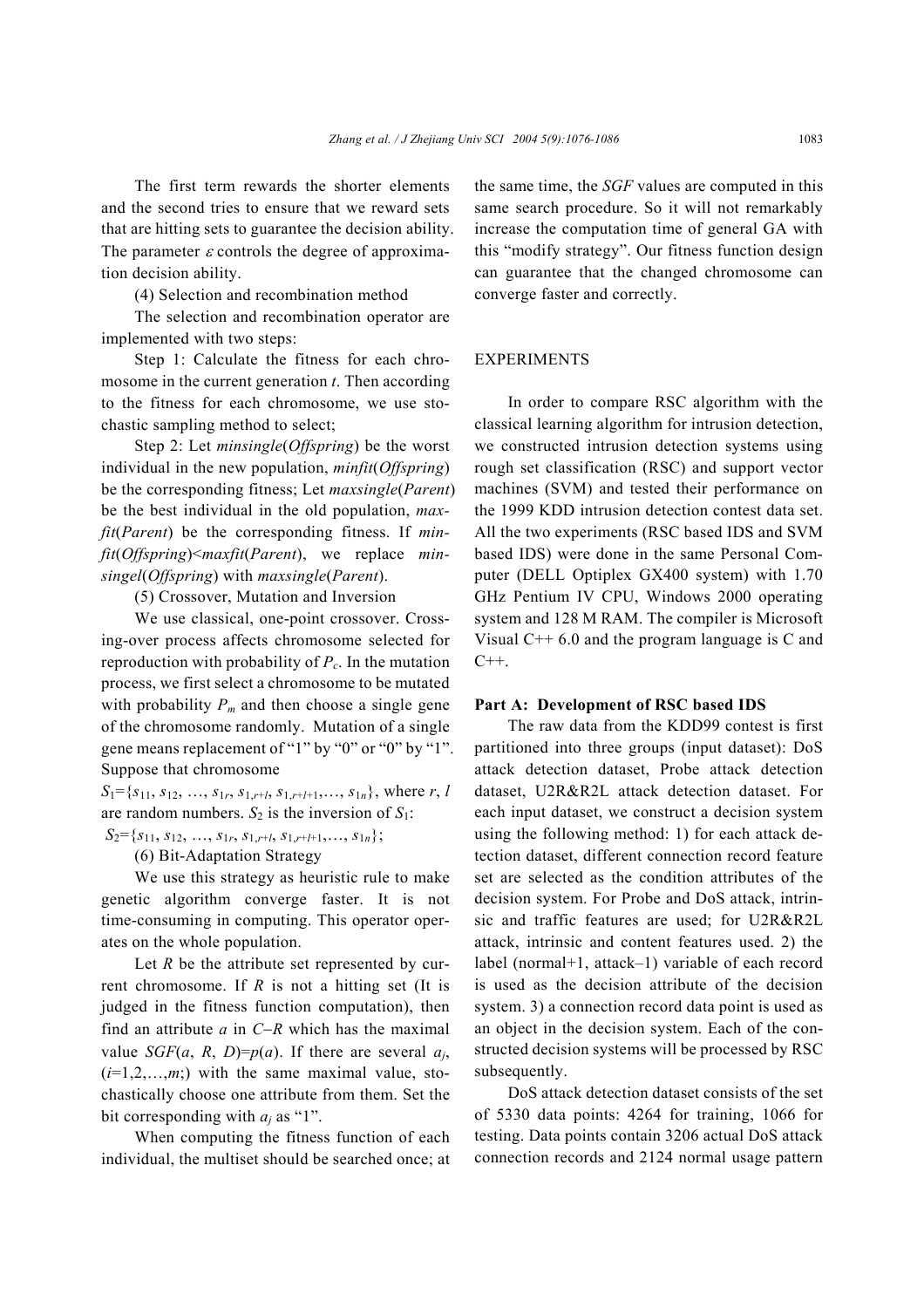data points. These data points are used for training using RSC algorithm. The generated rules are used to predict the tested objects.

Probe attack detection dataset consists of the set of 2434 data points: 1947 for training, 487 for testing. Data points contain 310 actual Probe attacks connection records and 2124 normal usage pattern data points. Data points are used for training using RSC algorithm. The generated rules are used to predict the tested objects.

U2R&R2L attack intrusion dataset consists of the set of 2214 data points: 1171 for training, 1043 for testing. Data points contain 90 actual U2R&R2L attacks connection records and 2124 normal usage pattern data points. Data points are used for training using the RSC algorithm. The generated rules are used to predict the tested objects.

The experiments results are shown in Table 1, where the training time units format is minutes:seconds. Training time 1 denotes the training time without "Bit-Adaptation strategy" in the genetic algorithm; training time 2 denotes the training time with "Bit-Adaptation strategy". RSC- $\varepsilon$  refers to the parameter  $\varepsilon$  used in the reduct computation.  $\varepsilon$ =1 means it is the accurately computed hitting set without approximation.

From the above table, our proposed "Bit-Adaptation strategy" can decrease the training time.

#### **Part B: Development of SVM based IDS**

All the three input dataset construction and the experiment platform are the same as RSC IDS for convenient comparison. The only difference between the two systems are Step 4) in the SYSTEM MODEL. In RSC based IDS, the learning algorithm is RSC; but in SVM based IDS, the learning algorithm is SVM. The other steps in the SYSTEM MODEL are the same. In addition, the SVM based IDS experiments described below use the freeware package LIBSVM (Chang and Lin, 2003).

Each of the above three categories of input dataset is preprocessed into the LIBSVM input format and then is scaled using linear scaling. Furthermore, the SVMs are trained using the RBF (radial bias function) kernel option with different parameter (*C*, cost; *g*, gamma) for each category. Each data point is located in *n*-dimensional space, with each dimension corresponding to a feature of the data point.

The experiment results are shown in Table 2. Our results are similar to those in (Srinivas and Sung, 2002).

# **Part C: Discussion and comparison of SVM IDS and RSC IDS**

Table 3 shows the optimal experiment results of RSC and SVM algorithms.

From Table 3, we can conclude that RSC algorithm has detection performance level compatible with that of the SVM algorithm in terms of Probe and DoS attack detection (all above 99%). But for U2R&R2L attack detection, RSC algorithm is worse than SVM algorithm. The reason is that RSC algorithm can get good performance when the samples are enough while it performs a little worse for small attack sample case (In the DARPA dataset, U2R&R2L attack samples are low but DoS and Probe attack samples are enough). In contrast, SVM is a good tool that performs well for both small and enough sample attack cases.

Furthermore, the detection rules generated by

| Category       | $RSC- \varepsilon$ | Detection<br>rate | Misclassification<br>rate | Training time 1<br>(min:sec) | Training time 2<br>(min:sec) |
|----------------|--------------------|-------------------|---------------------------|------------------------------|------------------------------|
| Probe attack   | $\varepsilon=0.9$  | 0.9968            | 0.0                       | 1:39                         | 1:29                         |
|                | $\varepsilon = 1$  | 0.9968            | 0.0                       | 1:10                         | 1:01                         |
| DoS attack     | $\varepsilon=0.9$  | 0.9298            | 0.0                       | 4:30                         | 3:59                         |
|                | $\varepsilon = 1$  | 0.9975            | 0.0005                    | 3:29                         | 3:07                         |
| U2R&R2L attack | $\varepsilon=0.9$  | 0.6875            | 0.0                       | 0:12                         | 0:12                         |
|                | $\varepsilon = 1$  | 0.7368            | 0.0                       | 0:10                         | 0:10                         |

**Table 1 Experiment results of RSC based IDS**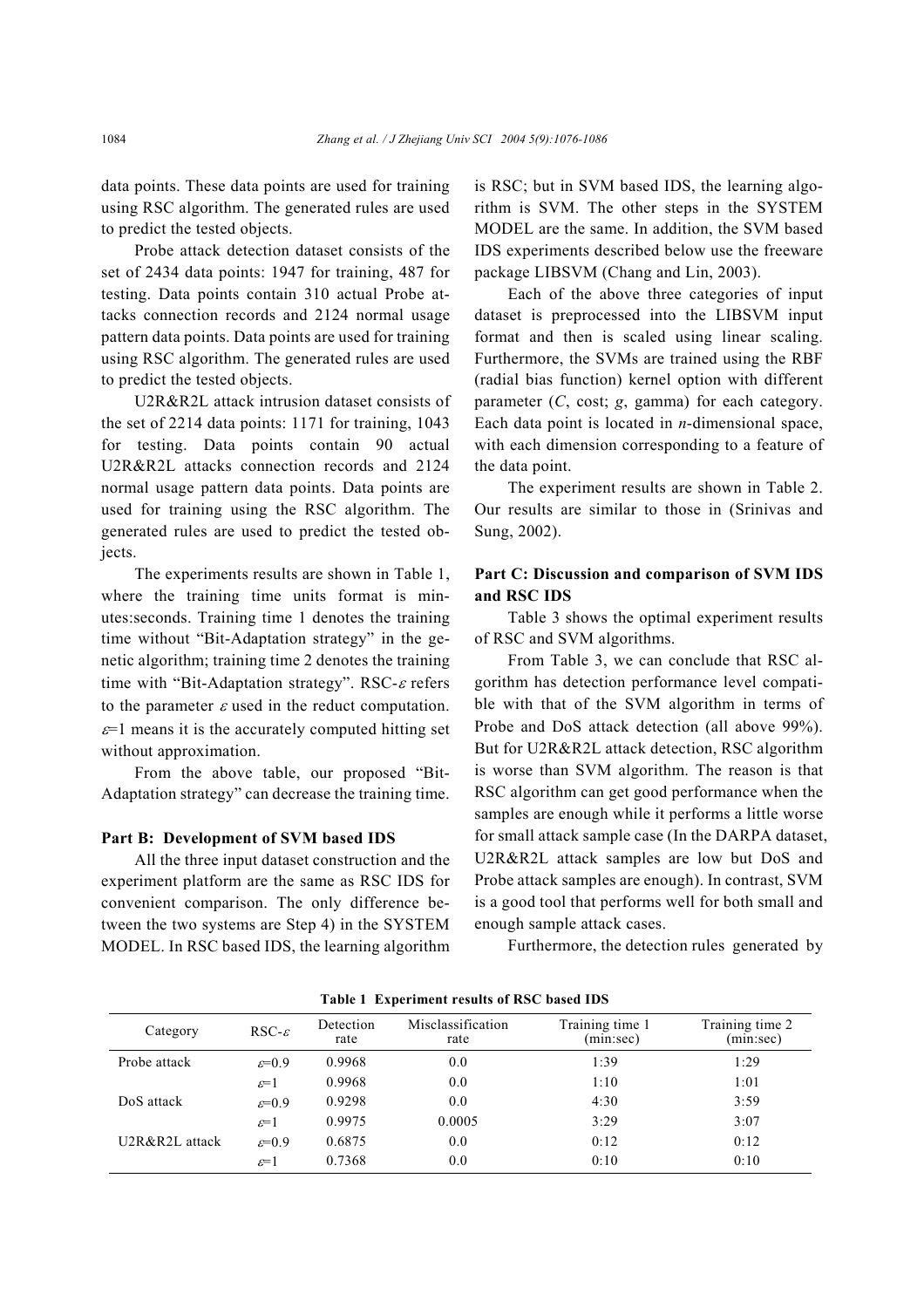| Category     | Training<br>parameter | Support vector<br>number | Iteration<br>number | Detection<br>rate | Training time<br>(s) | Testing time<br>(s) |
|--------------|-----------------------|--------------------------|---------------------|-------------------|----------------------|---------------------|
| Probe attack | $C=1$ , $g=0.033$     | 56                       | 42                  | 99.5892%          | 0.82                 | 0.40                |
|              | $C=1.5$ , $g=0.033$   | 44                       | 53                  | 99.5892%          | 0.82                 | 0.39                |
|              | $C=10, g=0.1$         | 30                       | 67                  | 99.9178%          | 0.91                 | 0.41                |
|              | $C=50, g=1$           | 148                      | 145                 | 99.7535%          | 1.03                 | 0.43                |
| DoS attack   | $C=1$ , $g=0.033$     | 145                      | 102                 | 99.2495%          | 1.10                 | 0.39                |
|              | $C=1.5$ , $g=0.033$   | 123                      | 137                 | 96.1764%          | 1.10                 | 0.39                |
|              | $C=10, g=0.1$         | 56                       | 151                 | 98.1614%          | 1.20                 | 0.40                |
|              | $C=50, g=1$           | 209                      | 204                 | 98.9686%          | 2.33                 | 0.56                |
| U2R&R2L      | $C=1$ , $g=0.033$     | 25                       | 26                  | 99.5331%          | 0.13                 | 0.11                |
| attack       | $C=1.5$ , $g=0.033$   | 22                       | 27                  | 99.5331%          | 0.13                 | 0.11                |
|              | $C=10, g=0.1$         | 29                       | 117                 | 99.6265%          | 0.15                 | 0.12                |
|              | $C=50, g=1$           | 34                       | 211                 | 99.1597%          | 0.17                 | 0.13                |

**Table 2 Test results of SVM based IDS (Using RBF kernel function with different parameters)** 

**Table 3 Comparison of SVM and RSC algorithm** 

| Category |                | SVM $(c=1, g=0.033)$   | RSC $(\varepsilon=1)$ |                        |  |
|----------|----------------|------------------------|-----------------------|------------------------|--|
|          | Detection rate | Misclassification rate | Detection rate        | Misclassification rate |  |
| Probe    | 99.59%         | 0.01643                | 99.68%                | O                      |  |
| Dos      | 99.25%         | 0.03                   | 99.75%                | 0.0005                 |  |
| U2R&R2L  | 99.53%         | 0.4424                 | 73.68%                | 0                      |  |

the RSC algorithm, different from SVM, has the explainable "IF-THEN" format. For instance, one of the Probe attack detection rules is: "duration([1, 2080]) AND dst\_host\_srv\_rerror\_rate( $[99, *]$ ) => decsion(−1)". Its meaning is that "if the rate of connections that have 'REJ' errors of the same service of 100 connections to the same host (the definition of 'dst host srv rerror rate' (Wenke, 1999)) is above 99%, then it is a probe attack". Since the packets of probe attack often access the unopened service, it can be concluded that the rule is evident. With this learned knowledge, we can improve the design of the probe detector. This advantage, together with its high detection performance for some attacks, makes the RSC algorithm very valuable in practical intrusion detector design. On the other hand, SVM had been criticized for the difficulties in model explanations.

Another difference between RSC and SVM is the feature ranking for IDS. RSC accomplished the feature reduct computation once before detection

rules generation. In fact, the reduct computation corresponds to feature ranking for IDS. So, feature ranking is performed only once for RSC. However, feature ranking using SVM needs many times iterations. The SVM based feature ranking approach (Srinivas and Sung, 2002) is: one input feature is deleted from the data at a time, the resultant data set is used for the training and testing of the classifier; then the classifier's performance is compared to that of the original classifier (based on all features) in terms of relevant performance criteria; finally, the importance of the feature is ranked according to a set of rules based on the performance comparison. Compared with SVM, RSC feature ranking is simpler and faster.

On the other hand, SVM has good scalability. And the training and running time for SVM is significantly shorter (e.g. 1.03 s vs 1.39 min for Probe attack). Compared with the SVM, the training time of RSC is longer. Although we use the heuristic rule to accelerate the convergence speed of the reduct